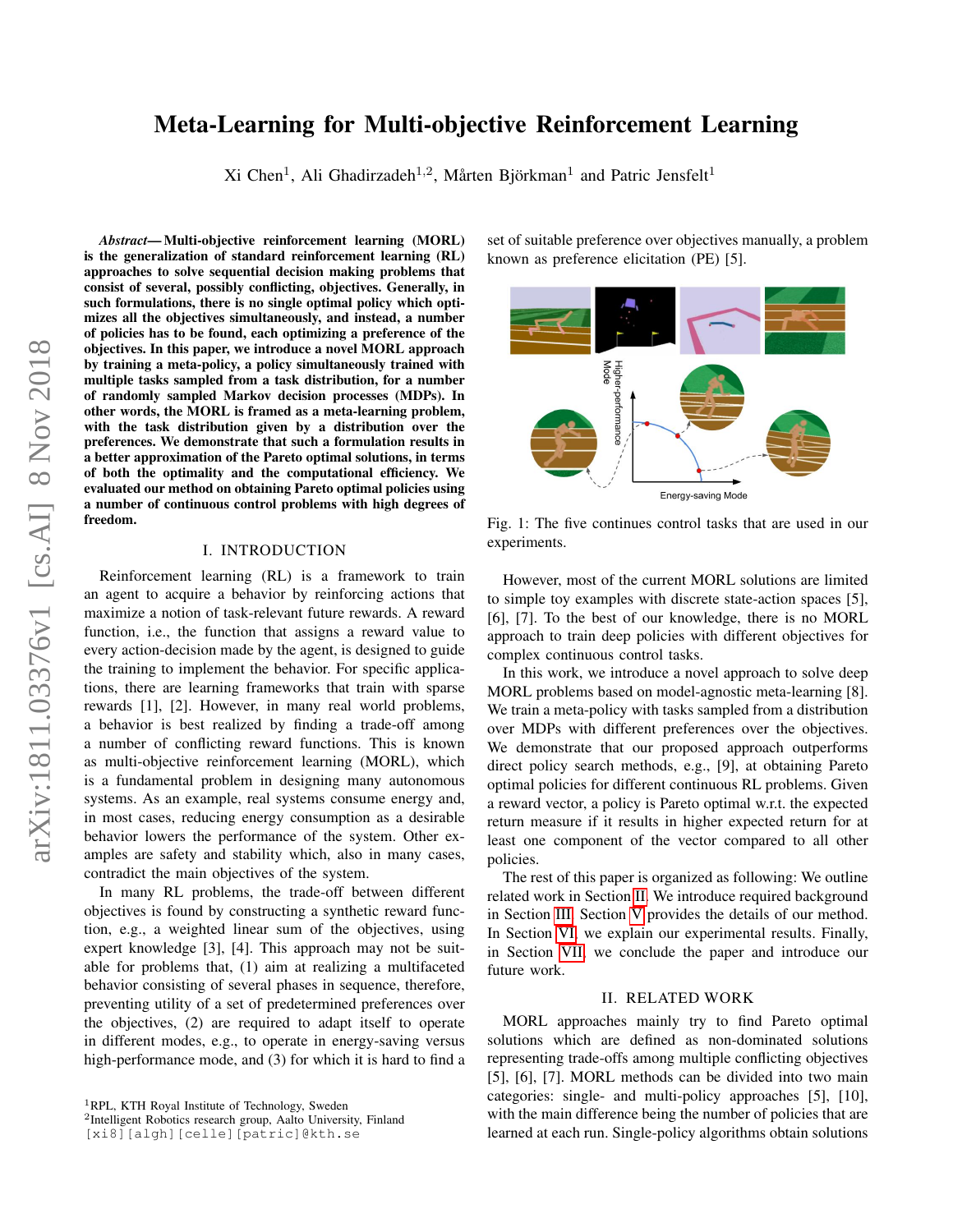with different trade-offs between the objectives by running the RL method several times with different parameters. In contrast, multi-policy algorithms update several policies simultaneously in each run to improve the current Pareto optimal solutions.

In case a scalar value can be computed from the multiple objectives using domain-specific expert knowledge, the problem can be converted to a single objective RL problem which can be solved based on standard RL solutions. As examples, Schulman et al., [3] and Duan et al., [4] applied policy search methods on a number of continuous control benchmarks by hand-designing a synthetic reward function from multiple objectives for different locomotion tasks. However, setting the parameters a priori requires fine-tuning and it is nonintuitive to find the right trade-off [5], [11]. Lizotte et al., [12] proposed a multi-objective Q-learning solution by linearly combining the objectives related to symptoms and sideeffects of different treatment plans. They identified dominated actions, as well as, preferred actions at different areas of the objective space by using a tabular Q-function with an extra entry for the objectives. However, it is well-known that multi-objective Q-learning by the weighted-sum approach cannot approximate concave parts of the true Pareto front [13]. Van Moffaert et al., [14] introduced a similar multiobjective Q-learning method but based on the Chebyshev scalarization function as a replacement for the weighted-sum to approximate the Pareto front. Still the method updates the Q-function based on action-decisions made according to a preference over the objectives which is encoded by the weights of the Chebyshev function, resulting in sub-optimal Pareto fronts. In a later study [15], they improved the method by exploiting a hypervolume-based action-selection mechanism. The hypervolume is a measure used for performance assessment of the Pareto optimal solutions and not a single preference given by a set of weights. However, estimation of the hypervolume is a computationally expensive NP-hard problem [15]. Our approach trains stochastic policies with a weighted-sum scalarization method by sampling different random weights during the meta-learning phase to alleviate the aforementioned issue regarding the sub-optimality of the Pareto front, while still performing tractable computations.

The work done by Natarajan and Tadepalli [16] resembles our work, in that it also tries to obtain a number of policies, based on which a non-dominated Pareto front can be established for preferences over different objectives encoded by a weight vector. In their work, a bag of policies is constructed recursively to approximate the front, as well as to initialize new policies such that, the policy training can be resumed from the closest policy in the bag. We instead propose to initialize new policies, in a so-called adaptation phase, from the updated meta-policy which is trained with many different weight values. The meta-policy is proven to adapt to new conditions faster [8], and can be realized by both stochastic and deterministic policies.

Recently, policy search approaches have been studied in the context of MORL. Parisi et al., [9] proposed to estimate a number of Pareto optimal policies by performing gradient

ascent in the policy parameter space by solving different single-objective RL problems found by different convex combinations of the objectives. In contrast, our method does not initialize each policy randomly and it obtains a suitable initial policy parameter in the meta-learning phase, resulting in a more efficient way of estimating the Pareto optimal policies. Furthermore, as we demonstrate in the experiment section, our method outperforms [9] for complicated tasks requiring a hierarchy of skills to be obtained in sequences.

Pirotta et al., [17] introduced a manifold-based policy search MORL solution which assumes policies to be sampled from a manifold, i.e., a parametric distribution over the policy parameter space. They proposed to update the manifold according to an indicator function, such that the sampled policies construct an improved Pareto front. In a more recent work, Parisi et al., [18] extend the method to work with the hypervolume indicator function as a more well-suited measure when evaluating optimality of different Pareto fronts. However, the number of parameters of the manifold grows quadratically with the number of policy parameters. As an example, a policy with 30 parameters requires 7448 parameters to model the manifold [18] with Gaussian mixture models. As the result, these approaches may not be applicable to train deep policies with several thousands of parameters.

In this paper, we propose to frame policy search MORL for continuous control with large numbers of policy parameters, e.g., deep policies, as a meta-learning problem. In contrast to earlier policy search approaches, we train a meta-policy for different tasks sampled from a distribution of the preferences over the objectives, such that, by fine-tuning the metapolicy with a few gradient updates, the Pareto front can be constructed more efficiently.

## III. PRELIMINARIES

<span id="page-1-0"></span>A multi-objective sequential decision making process can be represented by a Markov decision process (MDP) which is defined by the tuple  $(S, A, P, r, p(s_0), \gamma)$ , where S is a set of states, A is a set of actions,  $P : S \times A \times S \rightarrow$  $[0, 1]$  is the action-conditioned state transition probability,  $r : \mathcal{S} \times \mathcal{A} \rightarrow \mathbb{R}^q$  represents the reward functions corresponding to q different objectives,  $p(s_0) : S \rightarrow [0,1]$  is the distribution of initial states, and  $\gamma \in [0, 1]$  is a discount factor. We consider episodic tasks in which an episode starts by sampling an initial state from  $p(s_0)$ , and then for every time-step  $t < H$ , sampling actions  $a_t$  from  $\pi_\theta(a_t|s_t)$ , a parametric stochastic policy. The successor state in each time step is given according to  $p(s_{t+1}|s_t, a_t)$  and a reward vector  $r_t = r(s_t, a_t)$  is provided at every time-step by the environment. For every state-action pair in the episode, the return is a vector defined as the discounted sum of future rewards,  $R_t = \sum_{t'=t} \gamma^{t'-t} r(s_{t'}, a_{t'}).$ 

## IV. MULTI-OBJECTIVE POLICY SEARCH

Reinforcement learning is based on performing exploratory actions and reinforcing the actions that result in return outcomes exceeding the expectation of the agent.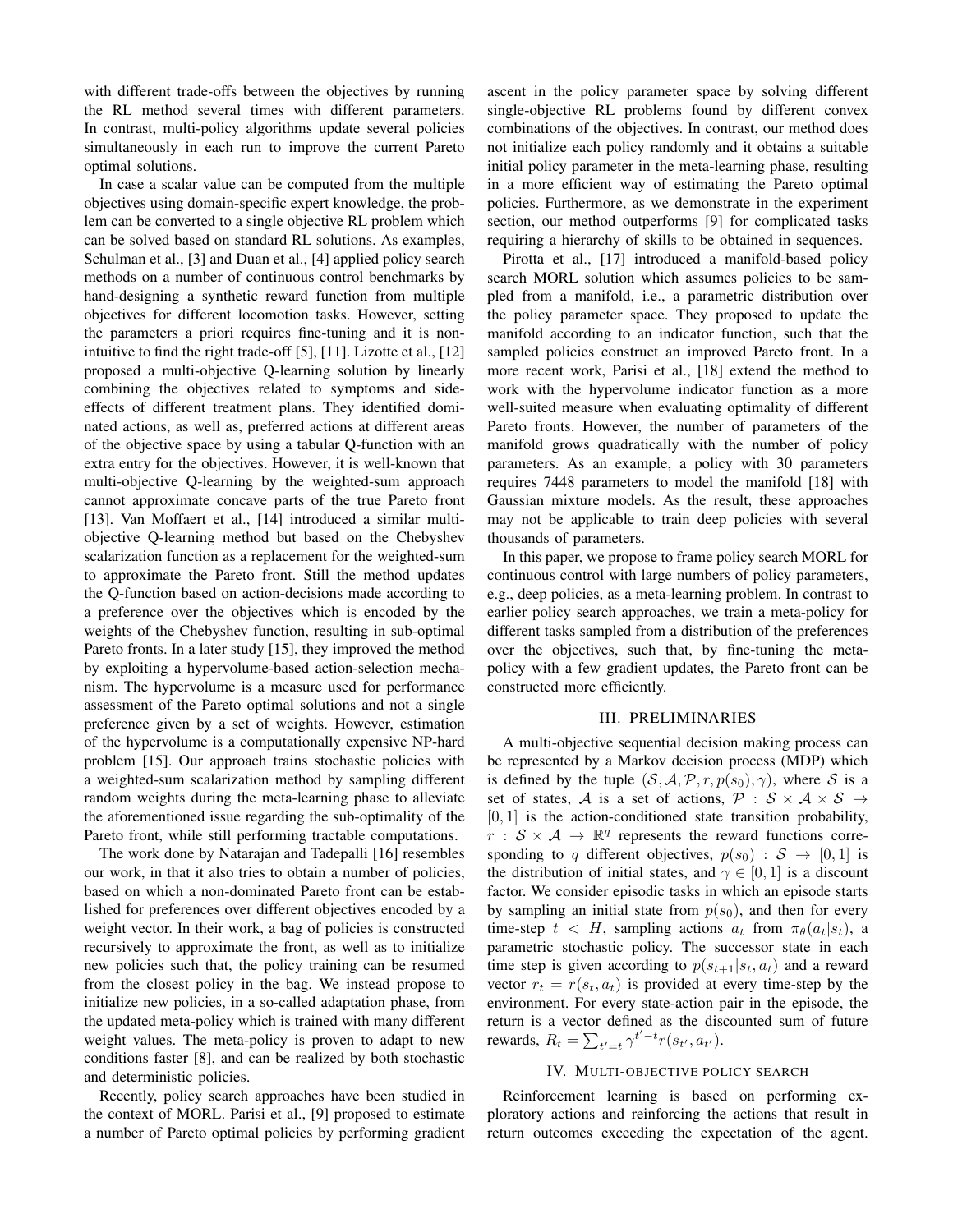The expectation of the agent is modeled by a state value function, represented by a neural network in our work, and is continually updated to model the expected return for a given state s while following the policy  $\pi_{\theta}$ ,

$$
V^{\pi}(s) = \mathbb{E}[\sum_{t=0}^{T} \gamma^{t} r_{t} | s_{0} = s].
$$

The agent performs exploratory actions and compare the actual return outcomes for every state-action pair with the expected value to form the advantage function,

$$
A(s_t, a_t) = R_t - V^{\pi}(s_t).
$$

Here, the advantage is a vector which can be converted to a scalar value by a parametric scalaraization function  $f_{\omega}(A)$ , e.g., the weighted sum,  $f_{\omega}(A) = \sum_{i=1}^{q} \omega_i A_i$ . The policy parameters are updated such that state-action pairs with  $f_{\omega}(A) > 0$  are reinforced, i.e., become more probable in the future. This can be achieved by minimizing a loss function  $\mathcal{L}(\theta, \omega)$ , in our case the clipped version [3] of TRPO loss [19],

$$
\mathcal{L}_{t_{rpo}}(\theta,\omega) = \mathbb{E}_{\tau} \left[ \frac{\pi_{\theta}(a_t|s_t)}{\pi_{\theta_{old}}(a_t|s_t)} f_{\omega}(A_t) - \beta D_{KL}(\pi_{\theta_{old}} || \pi_{\theta}) \right],
$$

where,  $D_{KL}$  represents Kullback Leibler (KL)-divergence and  $\tau$  represents the state-action trajectories and  $\beta$  is a scalar parameter found empirically. The parameters are updated such that the new policy assigns higher probability to stateaction pairs resulting in positive scalarized advantages while the assigned policy distribution is not drastically changed from the old policy  $\pi_{\theta_{old}}$ .

## V. MULTI-OBJECTIVE META-RL (META-MORL)

<span id="page-2-0"></span>Meta-RL algorithms train a meta-policy  $\pi_{\theta}$  by multiple tasks sampled from a given task distribution. As the result, the agent can learn a novel task, sampled from the same task distribution, more efficiently with limited number of training data [8]. In this section, we describe how this paradigm can be applied to the MORL domain to efficiently find a number of Pareto optimal policies. The scalarization function  $f_{\omega}$ (.), introduced in the previous section, converts a MORL problem to different single-objective RL problems by different values of  $\omega$ . In fact, a new task is defined by setting the weight parameter  $\omega$  to arbitrary (non-negative) values. Therefore, a distribution over tasks can be found by assigning a distribution over the weight parameter  $p(\omega)$ . In this case, meta-learning can be applied to find a meta-policy which is trained with all the tasks sampled from the task distribution. The meta-policy, once it is trained, does not contribute to the construction of the Pareto front by itself, but it is used as an optimal initial value of the policy parameters to efficiently train multiple policies with different objectives by a few learning iterations. These policies then contribute to construct the Pareto optimal solutions.

We follow the model-agnostic meta-learning approach introduced in [8]. In this formulation, the learning consists of three different phases, (1) an adaptation phase, in which a number of policies are updated for a few iterations from

the meta-policy, (2) a meta-learning phase, in which the meta-policy is updated by aggregating data generated by the policies trained in the previous phase, and (3) a fine-tuning phase, in which, the Pareto optimal policies are trained by being initialized with the meta-policy parameters, once the meta-policy is converged. In the following sections, different phases of the training are introduced in more details.

#### *A. Adaptation phase*

In the adaptation phase a number of tasks  $\omega_i$ , sampled from  $p(\omega)$ , are defined. For each task, a policy is initialized with the parameters of the meta-policy. The policies are updated for one iteration using state-action trajectories generated by running the meta-policy, and return values found according to the assigned task (specified by  $\omega_i$ ). In short, each policy  $\pi_{\theta_i}$  is trained as,

<span id="page-2-1"></span>
$$
\theta_i = \underset{\theta'}{\operatorname{argmax}} \mathcal{L}(\theta', \omega_i)|_{\theta_{init} = \theta},\tag{1}
$$

where,  $\theta$  is the meta-policy parameter.

## *B. Meta-learning phase*

The meta-policy is updated in the meta-learning phase by aggregating the information of the policies  $\pi_{\theta_i}$  trained in the previous step,

<span id="page-2-2"></span>
$$
\theta = \underset{\theta'}{\operatorname{argmax}} \sum_{i} \mathcal{L}(\theta', \omega_i)|_{\theta_{init} = \theta}.
$$
 (2)

## *C. Fine-tuning phase*

Finally, once the meta-policy is trained, a set of Pareto optimal policies is found by fine-tuning the meta-policy for a number of iterations with different tasks randomly sampled from the task distribution  $p(\omega)$ .

| <b>Algorithm 1</b> Meta-MORL policy training                                  |  |  |
|-------------------------------------------------------------------------------|--|--|
| <b>Input</b> $p(\omega)$ : the distributions over the tasks                   |  |  |
| 1: Randomly initialize the meta-policy $\pi_{\theta}$                         |  |  |
| 2: while training $\pi_{\theta}$ do                                           |  |  |
| Sample trajectories D following $\pi_{\theta}$<br>3:                          |  |  |
| <b>for</b> each task $i$ <b>do</b><br>4:                                      |  |  |
| Sample $\omega_i \sim p(\omega)$<br>5:                                        |  |  |
| Update $\pi_{\theta_i}$ with D according to Eq. 1<br>6:                       |  |  |
| Sample trajectories $\mathcal{D}_i$ following $\pi_{\theta_i}$<br>7:          |  |  |
| Update meta-policy with $\mathcal{D}_i$ , $\omega_i$ according to Eq. 2<br>8: |  |  |
| 9: Construct the Pareto front by the fine-tuning phase                        |  |  |

The details of our method are provided in Algorithm 1. The meta-policy is initialized randomly and it is updated in the training loop. In each iteration, trajectories of states, actions and rewards are sampled by running the meta-policy. For every task, a weight vector is sampled and a new policy is trained, in the adaptation phase. The trained policies are used to sample new trajectories based on which the meta-policy is updated in the meta-learning phase. Finally, a set of Pareto front policies is obtained by initializing the policies with the meta-policy and training them for a number of iterations.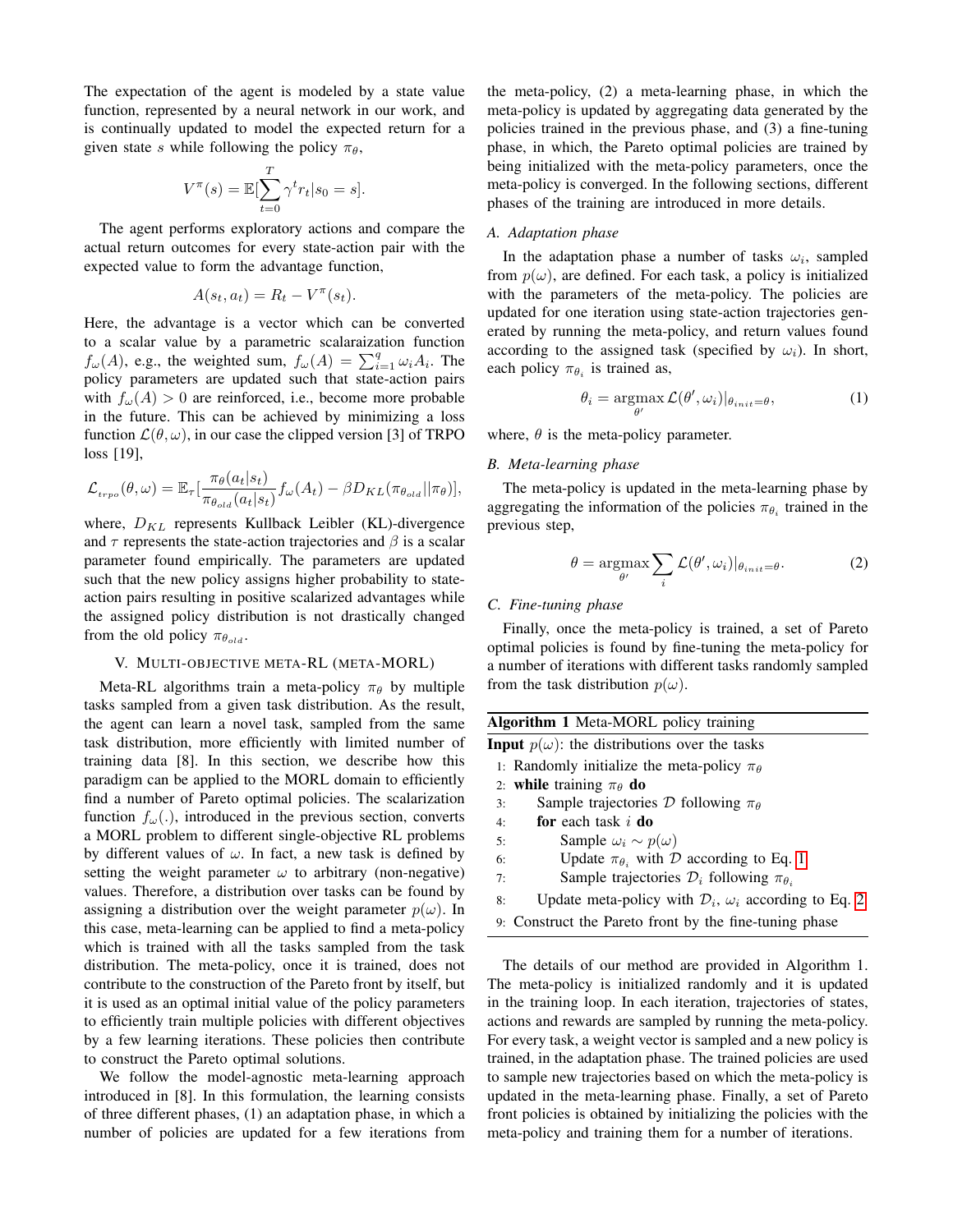Our method resembles the multi-policy approaches, in that it optimizes a meta-policy to estimate the Pareto front implicitly, but it also resembles the single-policy approaches, since the final Pareto front policies are trained individually for each objective during the fine-tuning phase.

# VI. EXPERIMENT

<span id="page-3-0"></span>In the experiments, we aim to answer the following questions: (1) does meta-MORL successfully train a set of policies with a large number of parameters that estimate the Pareto front for continuous control problems? (2) compared to direct training using a set of fixed weights over the objectives, does meta-MORL perform better considering the training time and the optimality of the resulting Pareto front? To answer these questions, we prepared five continuous control tasks with several conflicting objectives in different simulated environments (Fig. [1\)](#page-0-1). We compared the results of our approach against the Radial Algorithm (RA) [9] regarding the training time and the quality of the estimated Pareto front. For all of the tasks, we exploited the Proximal Policy Optimization (PPO) [3] algorithm as the policy learning method.

# *A. Environments*

The simulated environments are provided by Roboschool [20] and OpenAI gym [21]. The original environments return a single reward, which is the summation of rewards with respect to several objectives. Instead, we decompose the objectives to construct a reward vector. For each task, there is a minimum requirement that a policy needs to achieve in order to be considered as a valid policy (e.g., neither causing crashes nor joint stuck during the execution time). A detailed description of each task is presented in the followings.

*1) Reacher:* We start with a simple control task using a simulated arm with 2 degrees-of-freedoms (DoFs). The goal is to move the tip of the arm as close as possible to a random target position. The environment returns a 3-dimensional reward vector, which is related to the distance from the arm tip to the target position, an energy consumption cost and a fixed joint stuck term penalizing the stuck motors. Among the 3 rewards, the distance to the target and the energy consumption cost are conflicting. A policy is considered valid if it receives an average discontented return of the joint stuck penalty less than  $-0.05$ .

*2) LunarLanderContinuous:* The goal of this task is to control the two engines of a rocket to land safely on the ground. The reward vector is a 4-dimensional vector which includes (1) a shaping reward given when the rocket is upright and moving to the center of the landing area, (2) an energy consumption cost for the main engine, (3) an energy consumption cost for the side engine, and (4) a landing reward which can be positive or negative depending on the success or failure of the landing task. There is a weak conflict between the reward of shaping and the energy consumption cost for the engines. A policy is considered to be valid, i.e., not crashing, in case it receives an average discontented return of the landing reward greater than 20.

*3) HalfCheetah, Ant and Humanoid:* To study the suitability of the meta-MORL method to solve more complex RL problems, we prepared a set of high-dimensional locomotion tasks using agents with different DoFs. The goal of the tasks is to control different agents to move forward. The agents are a half cheetah (6 DoFs), an ant (8 DoFs) and a humanoid robot (17 DoFs). All the agents use 5-dimensional reward vector consisting of (1) being alive, i.e., staying in an upright position, (2) gaining forward speed, (3) energy consumption penalty, (4) joint limit penalty, and (5) collision penalty. For every time step, the agent receives a fixed alive reward if it stays upright. The forward speed reward is proportional to the forward speed (negative when moves backward). The energy consumption penalty is proportional to the amount of forces applied to all joints. The joint limit penalty punishes the agent by a fixed negative value when a joint is positioned outside its limit. The collision cost punishes the agent for self collision. Among these rewards, the speed and the energy consumption rewards are conflicting, and cannot be optimized at the same time. A policy is valid if it keeps the agent upright. This corresponds to an average discontented return of the alive reward greater than 80 for the ant and the half cheetah, and 150 for the humanoid.

## *B. Results*

Here, we present meta-MORL results to obtain the Pareto optimal policies and compare it with RA [9] as the baseline. As described in Sec. [II,](#page-0-0) RA is a single-policy approach that estimates the Pareto front using multiple runs each of which solves a single-objective RL problem found by the scalarization function with different weights. The starting policy of RA is initialized randomly. Meta-MORL method work similar to RA but with the difference that, instead of randomly initializing the policy, the policy is initialized with the meta-policy. The meta-policy is trained as explained in the previous section with 30 random scalarization functions.

*1) Estimating the Pareto front:* We use the hypervolume indicator ([15]) to evaluate the quality of the Pareto fronts estimated by the two methods. The hypervolume indicator calculates the volume encapsulated between a reference point and the Pareto front points. A larger hypervolume indicates a more optimal Pareto front. The reference point is defined as the minimum value of each objective found by all policies. The hypervolume of the Pareto front constructed by the two methods are listed in Table [I.](#page-5-1) The results show that, for simple tasks, like LunarLander and Reacher, the performance of RA is equal or slightly better than the meta-MORL. However for complex tasks, the meta-MORL finds solutions resulting in larger hypervolumes, i.e., more optimal Pareto fronts.

To analyze the optimally of the Pareto front for each task, we only demonstrated three of the objectives in Fig. [3.](#page-4-0) We evaluated the dominance of each policy compared to all other policies and marked the non-dominated policies with black circles. The number of non-dominated policies found by the two methods is given in Fig. [2a.](#page-4-1) Considering both the hypervolume and the number of non-dominated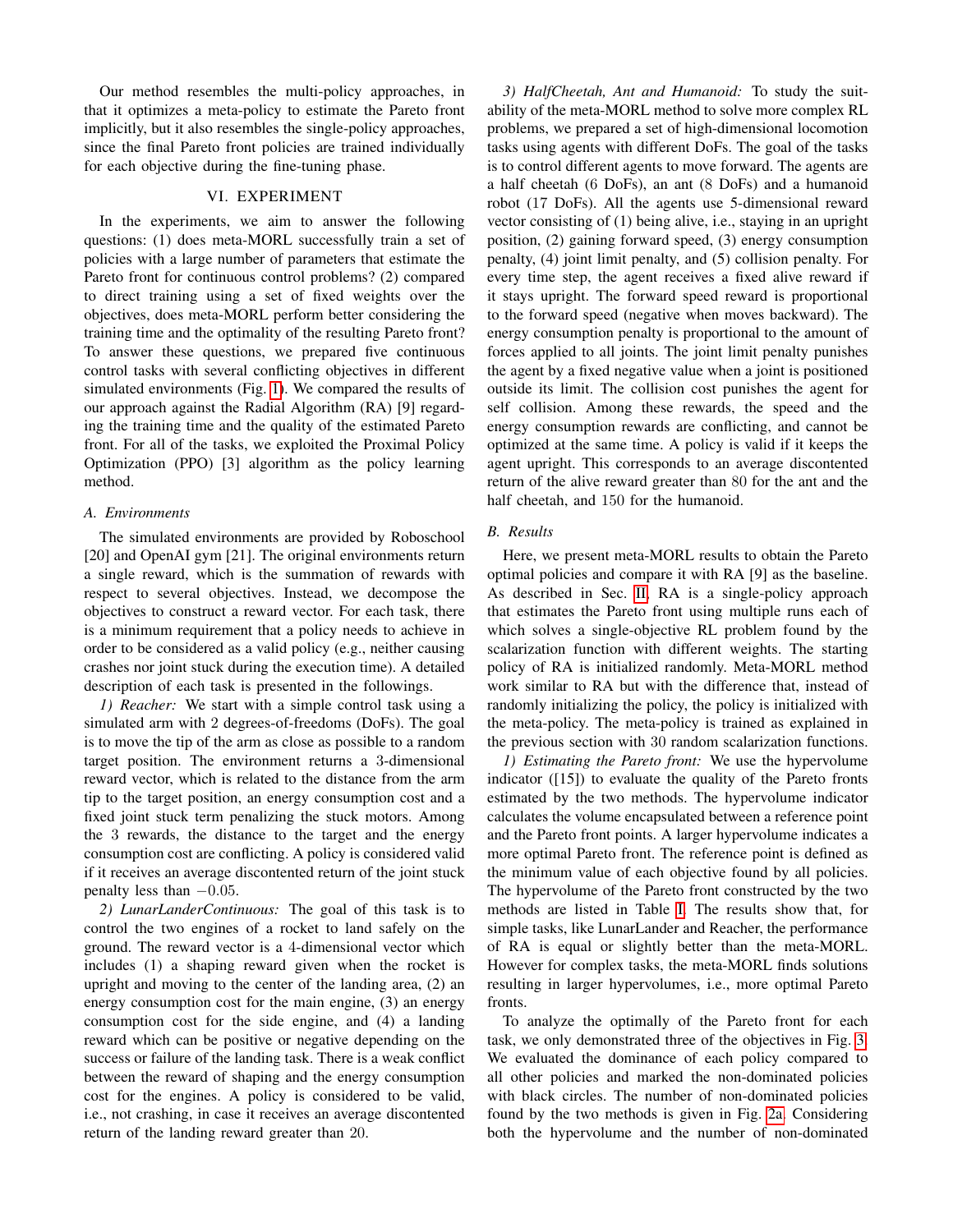<span id="page-4-1"></span>



(a) The number of non-dominated policies found by two methods

(b) The number of valid policies found by two methods

(c) The number of policies that achieves higher scalarized return given a weight vector.

Fig. 2: Different policies found by the two methods. The blue bars denote the results of meta-MORL and the red bars denote the result of RA.

<span id="page-4-0"></span>

Fig. 3: The Pareto optimal policies found by the two methods. For tasks with more than three objectives, we only illustrate the three most informative ones. The blue points denote the policies found by the meta-MORL, and the red points denote the policies found by the baseline. The points with black circle denote the non-dominated policies. The size of points is proportional to the distance to the origin to better visualize in 3D.

policies measures confirms that meta-MORL outperforms the baseline in complex continuous control tasks.

*2) Data-efficiency:* Here, we demonstrate the superiority of the proposed method to construct the Pareto front using less data. Fig. [4](#page-5-2) illustrates the hypervolume measure calculated by the meta-MORL method during the fine-tuning phase. The red dashed lines denote the hypervolume found by the baseline method when all policies are converged. To compare the data-efficiency of the methods, we observed how much data is used in each case.

**Baseline:** Each policy is trained with  $1K$  iterations for Reacher and LunarLanderContinuous, 2K iterations for HalfCheetah and Ant, and  $4K$  iterations for Humanoid. In

total 30 different policies are trained for each task. Therefore, as an example, for the Humanoid task 120K iterations are collected to obtain the hypervolume indicated by the red dashed line.

Meta-MORL: The meta-policy is trained by the following number of meta-updates, i.e., the number of iterations for the adaptation and the meta-learning phases: 400 for Reacher and LunarLanderContinuous, 200 for HalfCheetah, 500 for Ant and 690 for Humanoid. In our implementation, a metaupdate requires five times more training data compared to a regular update. Therefore, as an example, with  $(690 \times$  $5 + 70 \times 30 \sim 100K$  of iterations, meta-MORL reaches similar performance as achieved by 120K iterations of the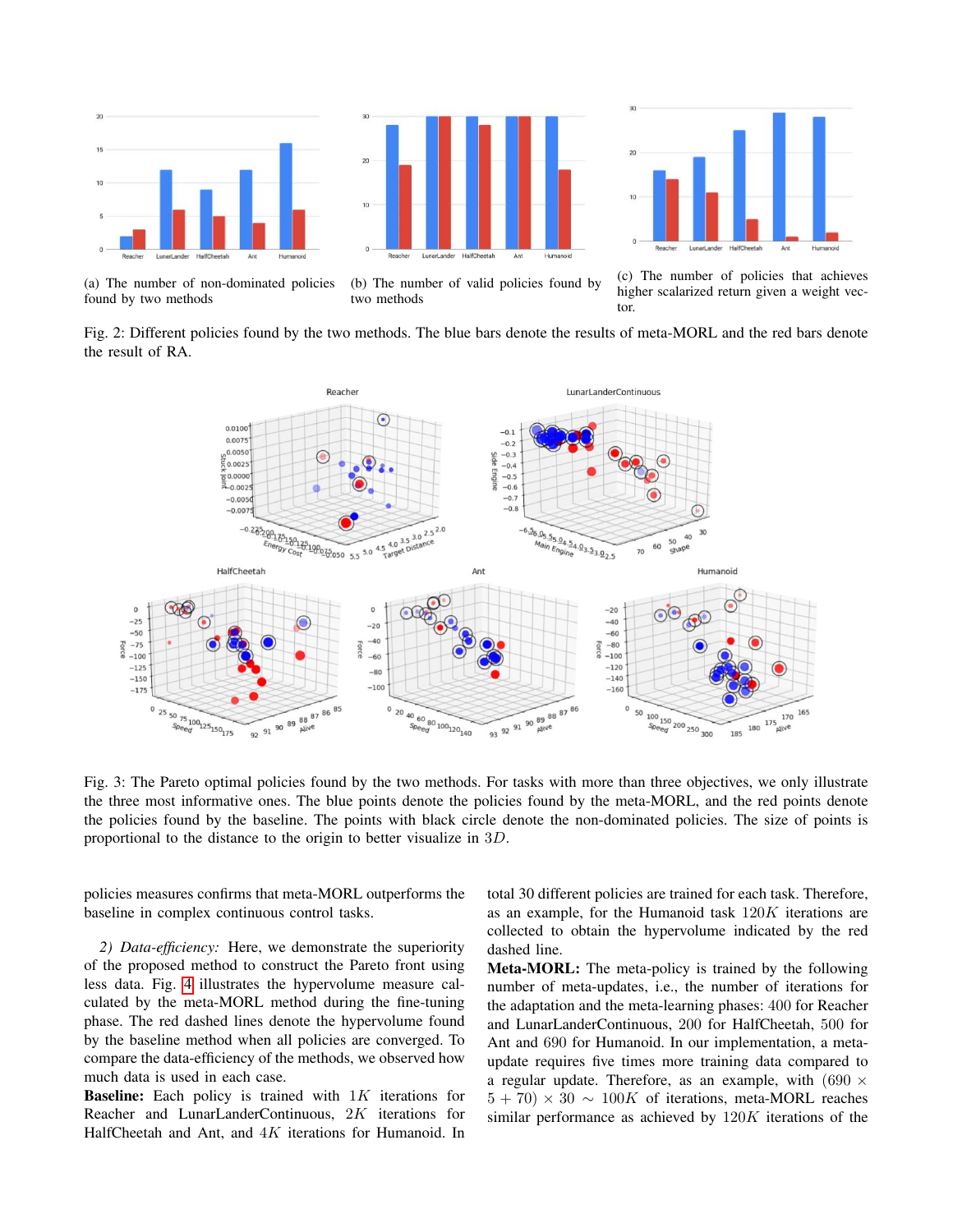<span id="page-5-2"></span>

Fig. 4: The improvements of the hypervolume indicator (vertical axis) with respect to the iteration of fine-tuning the meta policy (horizontal axis). The blue curve denotes the hypervolume and the red line denotes the final hypervolume of the Pareto front estimated by RA.

baseline method. Furthermore, meta-MORL keeps improving the results with more updates, i.e., almost 10% improvement is achieved by  $30K$  more iterations, while no more improvement can be observed by further training using the baseline method.

*3) The performance of individual policies:* We also studied the performance of each policy w.r.t. its corresponding single objective RL problem given by the scalarization function. For different scalarization functions, we compared meta-MORL and the baseline by enumerating the valid policies obtained by each method. Also, for each method, we counted the number of the policies that outperform the other method for the same scalar objective. In this respect, the validity of a policy indicates whether the policy can accomplish a task and the accumulated scalar return indicates its performance for that specific task. These measures are illustrated in Fig. [2b](#page-4-1) and Fig. [2c,](#page-4-1) respectively. As it is shown, in both cases, meta-MORL outperform the baseline, with greater margins for more complicated control tasks.

It is not surprising that meta-MORL outperforms the baseline in this case. Assume that for the Humanoid task, we would like to learn a policy that minimizes the energy cost as the most important objective. In this case, training a randomly initialized policy will most likely result in a policy that always causing the agent to fall down. Since, this is the most likely local optimal behavior when the policy is initialized randomly. However, using meta-learning, the meta-policy is found such that the combination of different objectives can be achieved by few more training iterations. Therefore, in the above example, the policy can find a more optimal behavior that minimizes the energy consumption cost and still walks forward. In that sense, we can say that the

<span id="page-5-1"></span>TABLE I: Hypervolume indicator of the final Pareto front estimated by the two methods

| Environment | Meta-MORL            | RА                   |
|-------------|----------------------|----------------------|
| Reacher     | 9.95                 | 13.82                |
| LunarLander | 453                  | 422.                 |
| HalfCheetah | $3.94\times10^6$     | $3.64 \times 10^{6}$ |
| Ant         | $10.4 \times 10^{4}$ | $8.62 \times 10^{4}$ |
| Humanoid    | $9.61 \times 10^{6}$ | $8.78 \times 10^{4}$ |

meta-learning method results in a more efficient exploration strategy to acquire optimal behaviors.

## VII. CONCLUSIONS

<span id="page-5-0"></span>In this work, we introduced a novel meta-MORL approach based on model-agnostic meta-learning [8] to solve deep-MORL problems. We proposed to convert a MORL problem to a number of single-objective RL tasks using a parametric scalarization function. Then, using meta-learning, a metapolicy is obtained such that the performance on each task can be improved by few more training iterations. The metapolicy is finally used as the optimal initial policy to train a set of Pareto optimal policies with different objectives.

We evaluated our method in several simulated continuous control tasks and demonstrated that it scales well to high-dimensional control problems. Furthermore, we demonstrated that it outperforms the only baseline method that can be applied to train deep policies to construct the Pareto front for reward vectors with several dimensions.

## VIII. ACKNOWLEDGMENTS

This work is supported by the European Unions Horizon 2020 research and innovation program, the CENTAURO